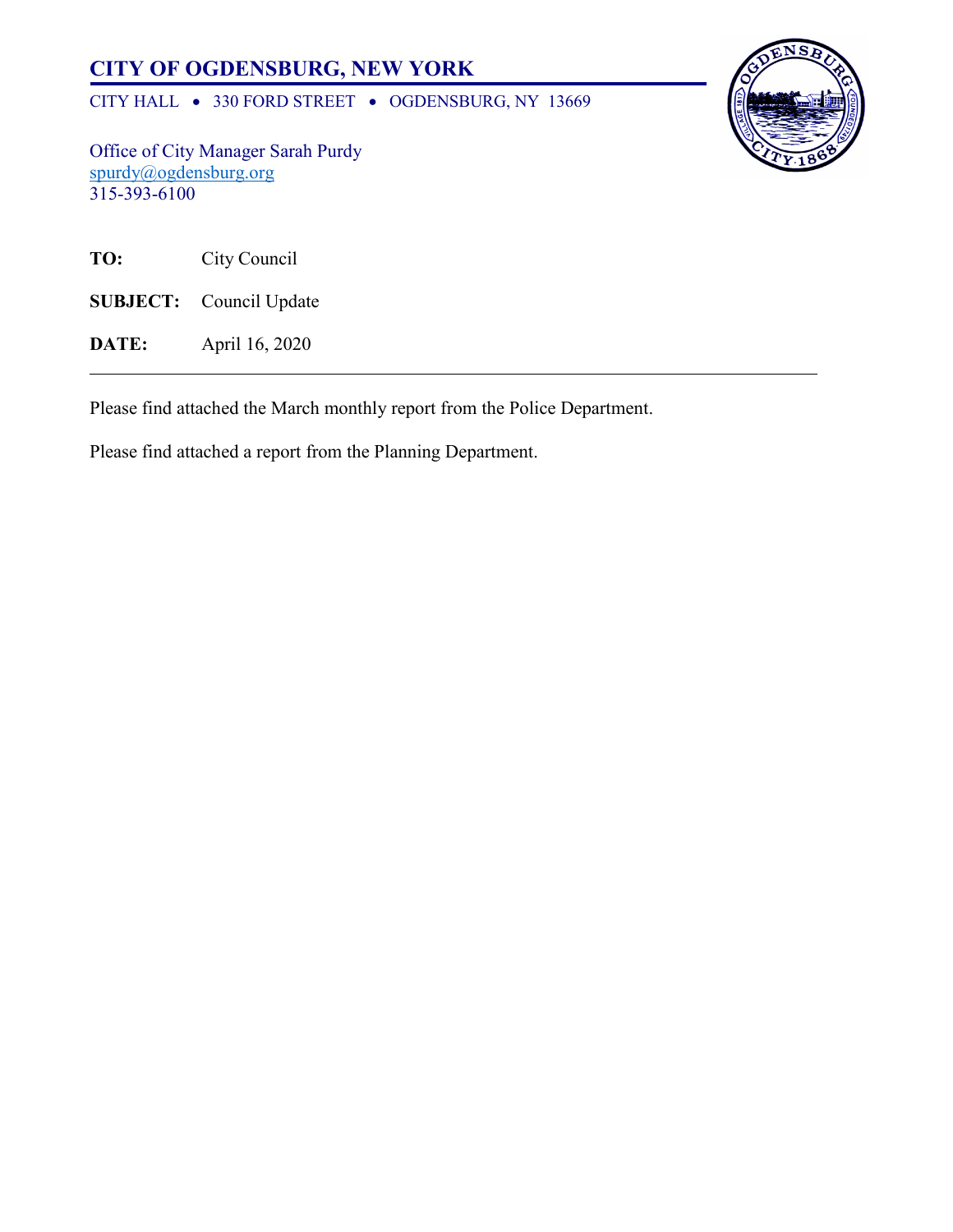## **Ogdensburg Police Department**

**Monthly Report Narrative** 

April 21, 2020

With regards to the attached monthly report, I would like to add that with the exception of Operation Stonegarden, overtime expenditures are down in all categories when compared to the first quarter of 2019.

Operation Stonegarden is a grant funded border security program and the overtime is reimbursed at 100%.

In addition I am providing the actual overtime breakdown from our 2020 budget:

General Fund -\$177,784 (Amount available to run department operations) Vacation Buy Back- \$15,000 Contractual **Airport Security -**\$52,000 100% Reimbursed Stonegarden-\$40,216 100% Reimbursed Total \$285,000

#### **Overtime Related Revenues:**

Airport Security - \$158,600 Stop DWI Grant - \$4,179.48

### **Additional Overtime Reimbursement Sources and trends:**

School Resource Officer - Year 2019 - \$714.25 Federal Overtime Reimbursement for joint investigations (SLOT) - Year 2016 - \$67,091.37 Year 2017 - \$8,266.27 Year 2018 - \$23,476.27 Year 2019 - \$44,811.68

#### **General Fund Overtime Comparable Budget Amounts:**

Year 2010 - \$168,115 Year 2020 - \$177,784

Note: Budgeted General Fund Overtime has not increased to reflect the rate of inflation which according to the Bureau of Labor Statistics consumer price index, was 18.37% for that time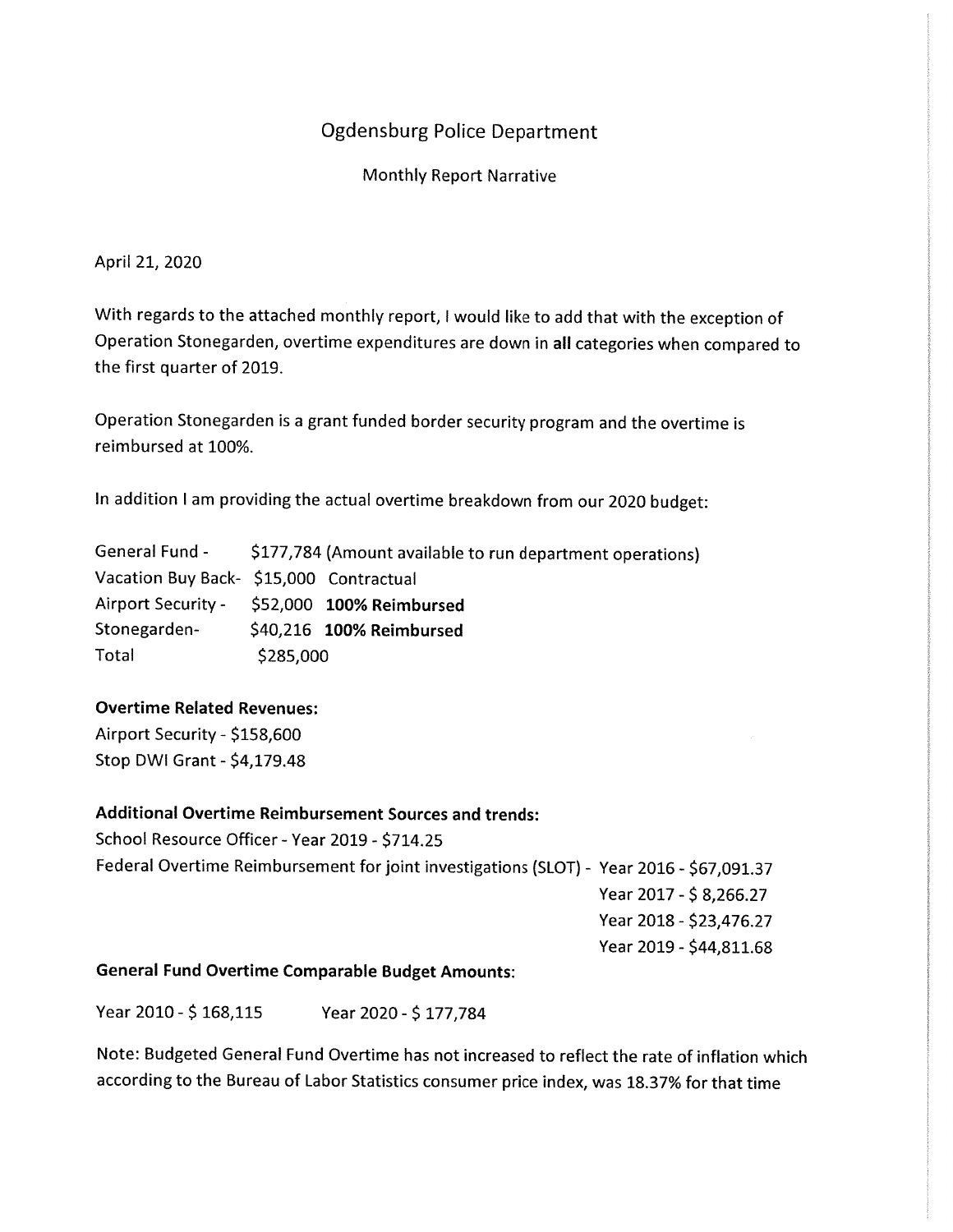period. Additionally there have been no adjustments to reflect the contractual COLA in employee overtime rates.

Out of the \$177,684 General Fund Overtime the police department utilizes funds to fill shifts shortages, provide mandated training, investigate major crimes such as the shootings, home invasions, narcotics complaints, methamphetamine labs and other manpower intensive incidents. In addition, the department utilizes General Fund Overtime to staff the many events put on throughout the year to include, Expo, Seaway Festival, Duathlons and Triathlon, Battle Reenactments / Founders Day Weekend, Smugglers Weekend, etc.

While these events may be impacted by the COVID pandemic, our General Fund Overtime was already cut by \$12,216.00 during the 2020 budget process when compared to the 2019 budget.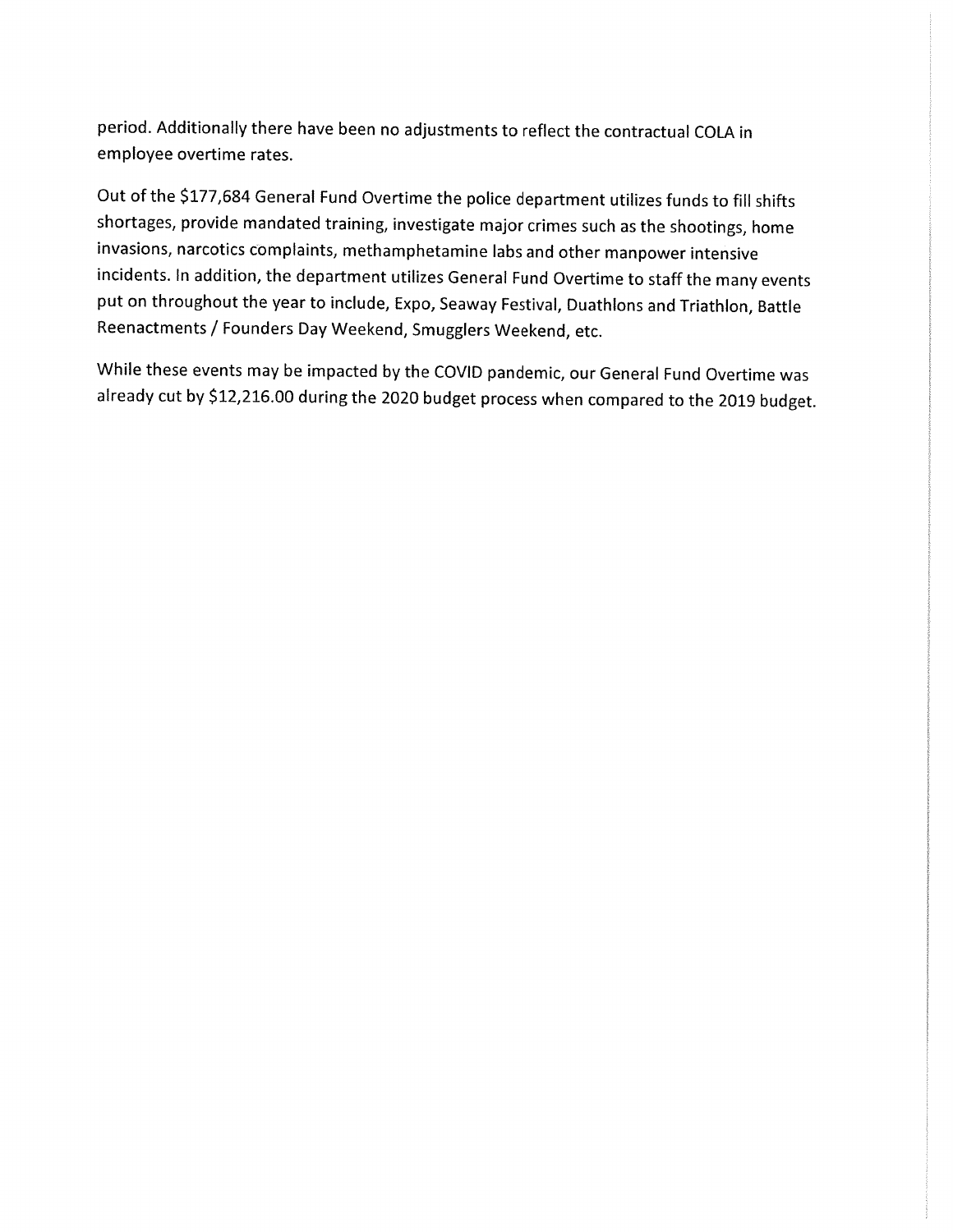## Ogdensburg Police Department Monthly Report 2019

|                          | January | February | March     | April | May  | June            | July | August          | September | October | November | December | Total |
|--------------------------|---------|----------|-----------|-------|------|-----------------|------|-----------------|-----------|---------|----------|----------|-------|
| Calls for Service        | 669     | 754      | 821       | 1135  | 927  | 939             | 1068 | 910             | 724       | 768     | 944      | 861      | 10520 |
| Arrests                  | 40      | 57       | 61        | 84    | 56   | 53              | 58   | 45              | 51        | 47      | 31       | 33       | 616   |
| Domestic Incidents       | 27      | 35       | 31        | 35    | 55   | 48              | 43   | 32              | 27        | 42      | 34       | 51       | 460   |
| Uniform Trafic Tickets   | 82      | 136      | 103       | 531   | 83   | 57              | 58   | 66              | 39        | 39      | 37       | 53       | 806   |
| Motor Vehicle Accidents  | 42      | 37       | 30        | 30I   | 33   | 36              | 32   | 32 <sub>1</sub> | 23        | 36      | 38       | 46       | 415   |
| <b>Parking Tickets</b>   | 137     | 83       | 66        |       | 11   | 19              |      |                 |           |         |          | 169      | 513   |
| City Summons             |         |          | 12        |       |      | 10 <sup>1</sup> |      | 10I             |           | 10      |          |          | 79)   |
| Investigation Unit Cases |         | 14       | 30I       |       | 20 l | 17              | 23   | 20              | 25        | 33      | 12       | 26       | 233   |
| Methamphetamine Labs     |         |          | <b>10</b> |       | 13   |                 |      |                 |           |         |          |          | 53    |
| Search Warrants          |         |          |           |       |      |                 |      |                 |           |         |          |          | 38    |
|                          |         |          |           |       |      |                 |      |                 |           |         |          |          |       |
| Monthly Total            | 1005    | 1133     | 1170      | 1370  | 1205 | 1185            | 1301 | 1131            | 900       | 986     | 1104     | 1243     | 13733 |

Submitted by Chief Andrew D. Kennedy

# Ogdensburg Police Department Monthly Report 2020

|                          | January | February        | March           | April | May | June | July | August | September | October | November | December | Total |
|--------------------------|---------|-----------------|-----------------|-------|-----|------|------|--------|-----------|---------|----------|----------|-------|
| Calls for Service        | 638     | 6531            | 684             |       |     |      |      |        |           |         |          |          | 1975  |
| <b>Arrests</b>           | 26      | <b>291</b>      | 37              |       |     |      |      |        |           |         |          |          | 92    |
| Domestic Incidents       | 55      | 40 l            | 41              |       |     |      |      |        |           |         |          |          | 136   |
| Uniform Trafic Tickets   | 53      | 69              | 44              |       |     |      |      |        |           |         |          |          | 166   |
| Motor Vehicle Accidents  | 32      | 431             | 25              |       |     |      |      |        |           |         |          |          | 100   |
| Parking Tickets          | 88      | 140 l           |                 |       |     |      |      |        |           |         |          |          | 234   |
| <b>City Summons</b>      |         |                 |                 |       |     |      |      |        |           |         |          |          |       |
| Investigation Unit Cases | 20      | 17 <sub>1</sub> | 30 <sup>1</sup> |       |     |      |      |        |           |         |          |          | 67    |
| Methamphetamine Labs     |         |                 | 10 <sub>1</sub> |       |     |      |      |        |           |         |          |          | 16    |
| Search Warrants          |         |                 |                 |       |     |      |      |        |           |         |          |          |       |
|                          |         |                 |                 |       |     |      |      |        |           |         |          |          |       |
| Monthly Total            | 917     | 996             | 881             |       |     |      |      |        |           | 01      | 0        |          | 2794  |

Submitted by Chief Andrew D. Kennedy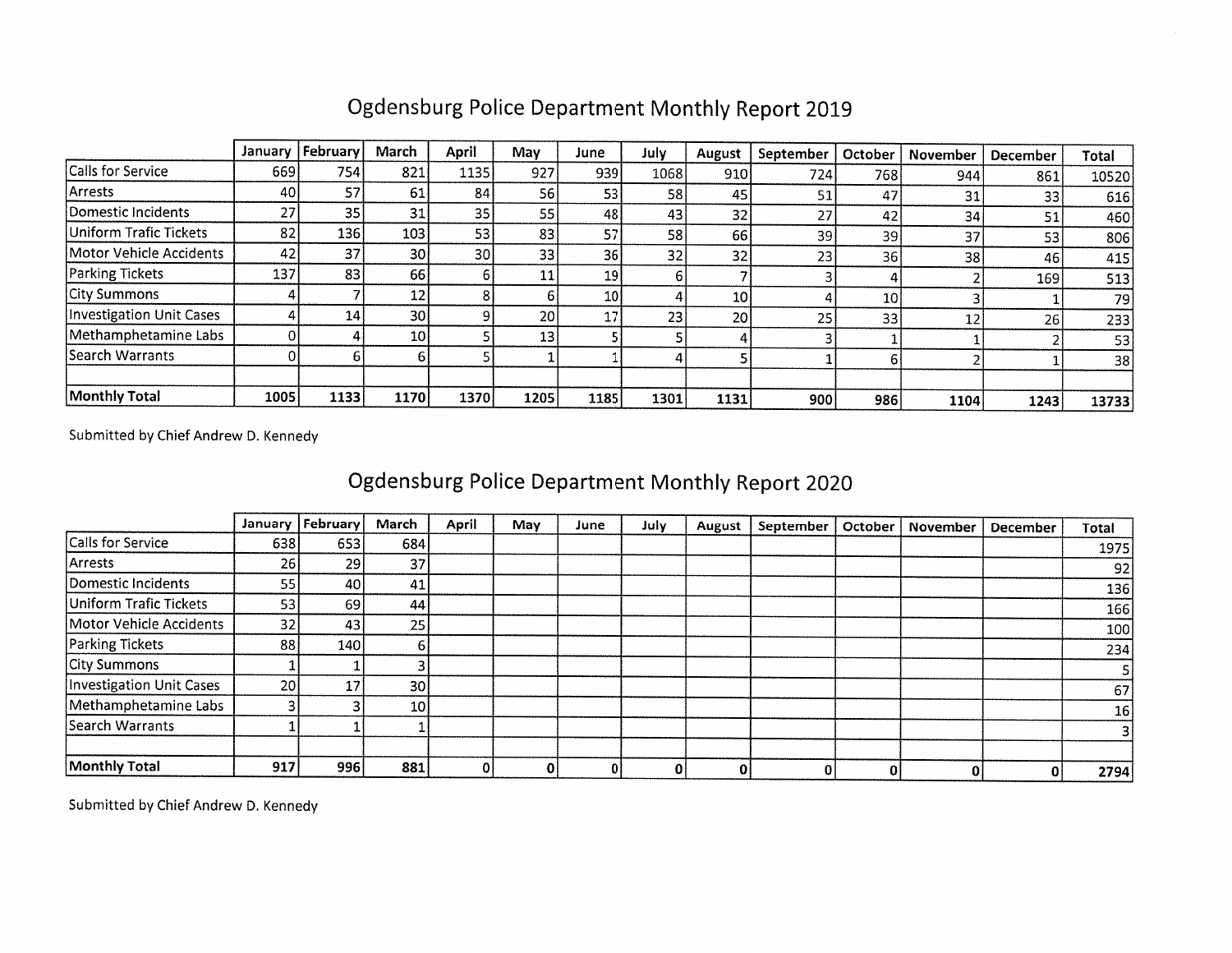|                         |      | January | February        | March  | April    | Mav    | June   | July.   | August  | September | October | November | December | Totals   |
|-------------------------|------|---------|-----------------|--------|----------|--------|--------|---------|---------|-----------|---------|----------|----------|----------|
| Shift Coverage          | COMP | 28      | 66              | 68.75  | 59.5     | 109.25 | 141    | 195.25  | 97.5    | 44.5      | 135.75  | 77.75    | 237      | 1260.25  |
|                         | PD   | 45      | 12              | 57     | 250      | 173.25 | 224.5  | 356     | 366.25  | 298.5     | 292.25  | 122      | 346.5    | 2543.25  |
| Investigations          | COMP |         | 30              | 14.5   | 21       |        | 14.25  | 0       | 5.75    | 2.25      | 15      | 22       | 9.75     | 147.5    |
|                         | PD   | 243.5   | 10 <sup>1</sup> | 321.75 | 195      | 195.75 | 49.75  | 127.5   | 129.25  | 87        | 179.5   | 48       | 35.5     | 1622.5   |
| Work Over               | COMP | 16.25   | 6               | 24     | 9.75     | 5.25   | 38.75  | 13.5    | 41.75   | 11.75     | 12.75   | 26       | 1.5      | 207.25   |
|                         | PD   | 1.5     | 11.25           | 36.75  | 28.75    | 9.75   | 1.5    | 19.75   | 35.25   | 12        | 23.5    | 30.75    | 10.5     | 221.25   |
| Special Detail          | COMP |         | 01              | Ω      | 33       |        | 8      | 131.75  | 13.25   |           | 0.75    |          | 0        | 202.75   |
|                         | PD   | 61      | 33              | 54.5   |          | 56     | 34.5   | 312.75  | 18.25   | 44.25     | 47.5    | 47       | 26       | 686.75   |
| <b>Airport Security</b> | COMP | οl      | ٥I              | O      | $\Omega$ |        | 0      | Ω       | 0       |           |         | $\Omega$ | $\Omega$ | 0        |
|                         | PD   | 83      | 65.75           | 134.25 | 255      | 110    | 97.5   | 171.75  | 178.75  | 183.75    | 204.25  | 151.5    | 170      | 1805.5   |
| Court                   | COMP |         | ο               | 9.25   | 13.75    |        | 5.5    |         | Ω       |           |         | 1.5      | Ω        | 42       |
|                         | PD   | 30.5    | 8               | 73.5   | 19.25    | 20     | 33.25  | 16      | 20      | 12        | 13.25   |          | 4        | 249.75   |
| Training                | COMP | 39.25   | 59              | 52.75  | 25.5     | 59.5   | 40     | 64.5    | 66.25   | 17        | 33      | 11.25    | n        | 468      |
|                         | PD   | 18.75   | 52.5            | 75.25  | 77       | 37     | 33.5   |         | 183.25  | 24        | 170     | 51       |          | 729.25   |
| Other                   | COMP | 13      | ΩI              | 17     | 8        |        | 31.5   | 32      | 27.75   | 17        |         | 3.75     | 21       | 186      |
|                         | PD   | 12      | 20              | 26.25  | 18.5     |        | 36.25  | 0       | 17.75   | 18.25     | 32.75   | 16.5     | 32.5     | 230.75   |
| Stonegarden             | COMP | 0l      | 0               | ٥      | $\Omega$ |        |        | ٥I      | 0       |           |         |          | 0        | 0        |
|                         | PD   |         | o               | Ω      | 0        | 84     | 157.25 | 165     | 222.5   | 162       | 133.25  | 156      | 84       | 1164     |
| <b>COMP Totals</b>      |      | 108.5   | 161             | 186.25 | 170.5    | 203    | 279    | 441     | 252.25  | 92.5      | 204.25  | 146.25   | 269.25   | 2513.75  |
| <b>PD Totals</b>        |      | 440.25  | 212.5           | 779.25 | 850.5    | 685.75 | 668    | 1171.75 | 1171.25 | 841.75    | 1096.25 | 622.75   | 713      | 9253     |
| Monthly Totals          |      | 548.75  | 373.5           | 965.5  | 1021     | 888.75 | 947    | 1612.75 | 1423.5  | 934.25    | 1300.5  | 769      | 982.25   | 11766.75 |

Ogdensburg Police Department Overtime Report 2019

## Ogdensburg Police Department Overtime Report 2020

|                         |      | January | February | March           | April | May | June | July | August | September | October | November       | December | Totals  |
|-------------------------|------|---------|----------|-----------------|-------|-----|------|------|--------|-----------|---------|----------------|----------|---------|
| Shift Coverage          | COMP | 30      | 36       | 35              |       |     |      |      |        |           |         |                |          | 101     |
|                         | PD   | 12      | 70.5     | 62.75           |       |     |      |      |        |           |         |                |          | 145.25  |
| Investigations          | COMP | 0.5     |          |                 |       |     |      |      |        |           |         |                |          | 7.5     |
|                         | PD   | 73.25   | 67.75    | 104.5           |       |     |      |      |        |           |         |                |          | 245.5   |
| Work Over               | COMP | 6.5     | 12       | 0.75            |       |     |      |      |        |           |         |                |          | 19.25   |
|                         | PD   | 21.75   | 20.75    | 4               |       |     |      |      |        |           |         |                |          | 46.5    |
|                         | COMP |         | 8        | o               |       |     |      |      |        |           |         |                |          | 8       |
| Special Detail          | IPD  | 4.5     | Δ        | 29.25           |       |     |      |      |        |           |         |                |          | 37.75   |
|                         | COMP |         | O        | ٥               |       |     |      |      |        |           |         |                |          |         |
| <b>Airport Security</b> | l PD | 54.5    | 61.25    | 55.5            |       |     |      |      |        |           |         |                |          | 0       |
|                         | COMP | 0       | 0.75     | 10 <sup>1</sup> |       |     |      |      |        |           |         |                |          | 171.25  |
| Court                   | PD   | 16      | 8        | 12              |       |     |      |      |        |           |         |                |          | 10.75   |
|                         | COMP | 87.75   | 63       | 56.25           |       |     |      |      |        |           |         |                |          | 36      |
| Training                | l PD | 33      | 10.75    | 48              |       |     |      |      |        |           |         |                |          | 207     |
|                         | COMP | 4.75    | 2.25     | 10.25           |       |     |      |      |        |           |         |                |          | 91.75   |
| Other                   | PD   | 8.      |          | 14.75           |       |     |      |      |        |           |         |                |          | 17.25   |
|                         | COMP | 01      | 01       | 0               |       |     |      |      |        |           |         |                |          | 25.75   |
| Stonegarden             | PD   | 152.24  | 168      | 144             |       |     |      |      |        |           |         |                |          | 0       |
| COMP Totals             |      | 129.5   | 126      | 115.25          | 0l    | 0   | 0    | 0    |        |           |         |                |          | 464.24  |
| PD Totals               |      | 375.24  | 414      | 474.75          | ٥I    |     |      |      | 0      | 0         | 0       | O <sub>i</sub> | 0.       | 370.75  |
| Monthly Totals          |      | 504.74  |          | 590             |       | 0   | 0    | 0    | 0      | 0         | 0       | $\mathbf 0$    | 0        | 1263.99 |
|                         |      |         | 540      |                 | 0I    | 0   | 0    | 01   | οI     | 이         | ٥l      | $\mathbf{0}$   | 0        | 1634.74 |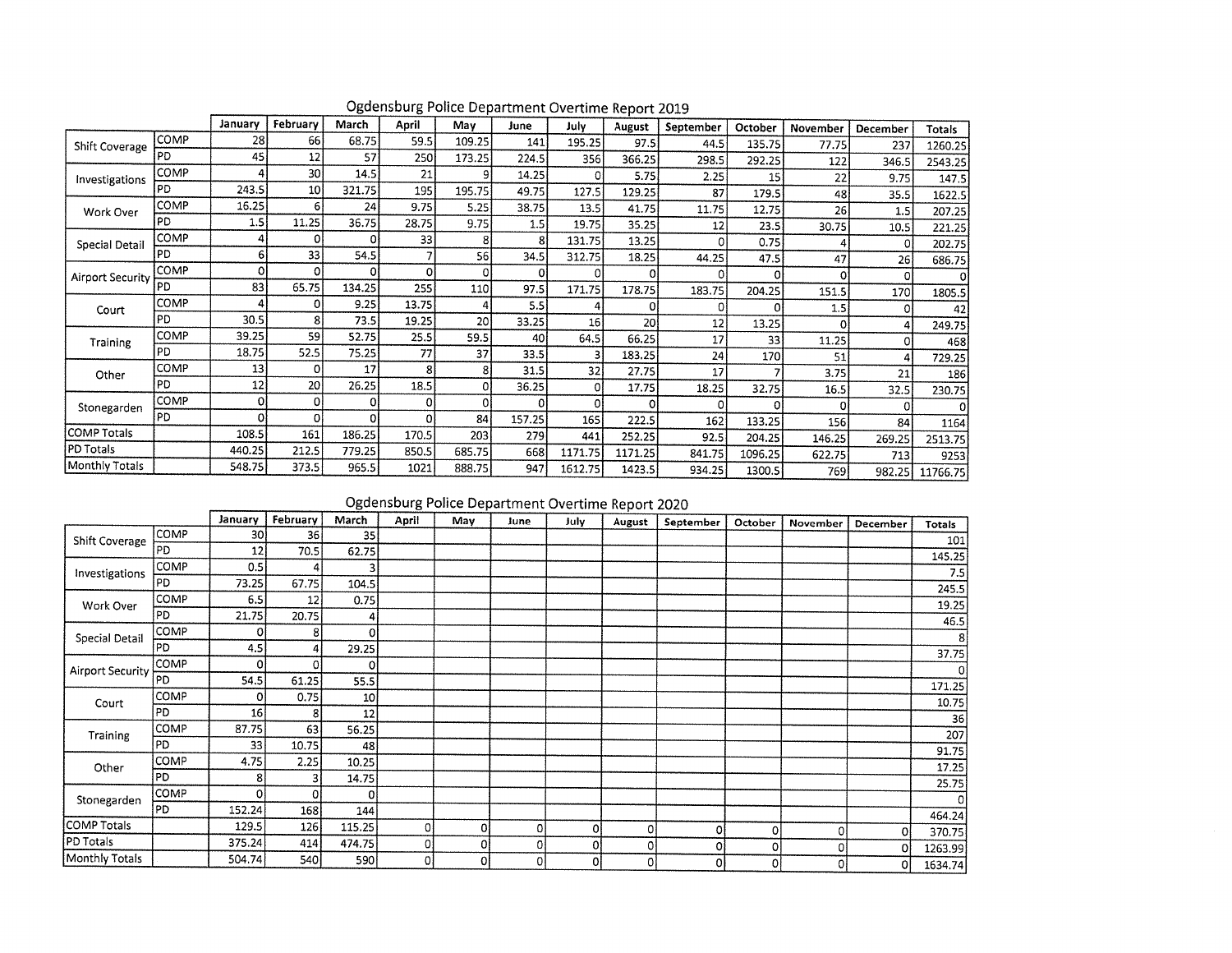# **M E M O R A N D U M**

| <b>SUBJECT:</b> | <b>Planning Department Update</b>    |
|-----------------|--------------------------------------|
| DATE:           | April 23, 2020                       |
|                 | Director of Planning and Development |
| <b>FROM:</b>    | Andrea Smith, AICP                   |
| CC:             | Public Update                        |
| TO:             | Sarah Purdy, City Manager            |

Below is an update from the Planning Department:

**FORD STREET EXSTENSION WATERLINE REPLACEMENT** – Following City Council approval on April  $6<sup>th</sup>$ , contract documents were supplied to Northeast Concrete Coring & Cutting Inc. The contractor anticipates an estimated start date for construction mid-May. This project is on schedule and is funded through New York State and Municipal Facilities (SAM) Grant number 19213.

**LAFAYETTE (SPRING) STREET BRIDGE** – The City received a PIA Safety Flag on April 1, 2020 from New York State Department of Transportation (NYS DOT). This flag pertains to the spalling concrete on the underside of the arched spans. The inspection states "all spans have loose concrete adjacent the spalling occurring along the length of the top edge of the spandrel walls and along the length of the outer edges of the concrete arches. The loose concrete presents a hazard to pedestrian and boating traffic."

At the time the City received this safety flag, we were in the final steps of preparing bid documents to make repairs to the bridge decking to prevent additional damage to the concrete, as well as to address as much of the failing concrete on the underside of the arches as possible with available funds. Since receiving this report, we have worked with Tisdel Associates to modify the scope of the project to prioritize the removal of loose concrete from all spans.

Repairs to the Lafayette (Spring) Street Bridge have been included in the City's Capital Improvement plan, but lack of local funding has prohibited the City from taking a more proactive approach. In April 2018, the City submitted a Bridge NY application, seeking funding (\$1,460,207) for necessary repairs and improvements, but was unsuccessful. Since the bridge has not been downgraded it is a lower priority for state or federal funding. Subsequently, the City with support from former Assemblywoman Addie Jenne, received NYS DOT funds through the Multi-Modal #4 (MM4) program in the amount of \$375,000.

The current project has been designed to prioritize the pending April 1, 2020 safety flag repairs, and also provide the City with up to date pricing on all necessary work with the flexibility to allow the City to award as much or as little of the work as funding allows. Bid documents were posted yesterday (April 22, 2020) and are due back May 19, 2020.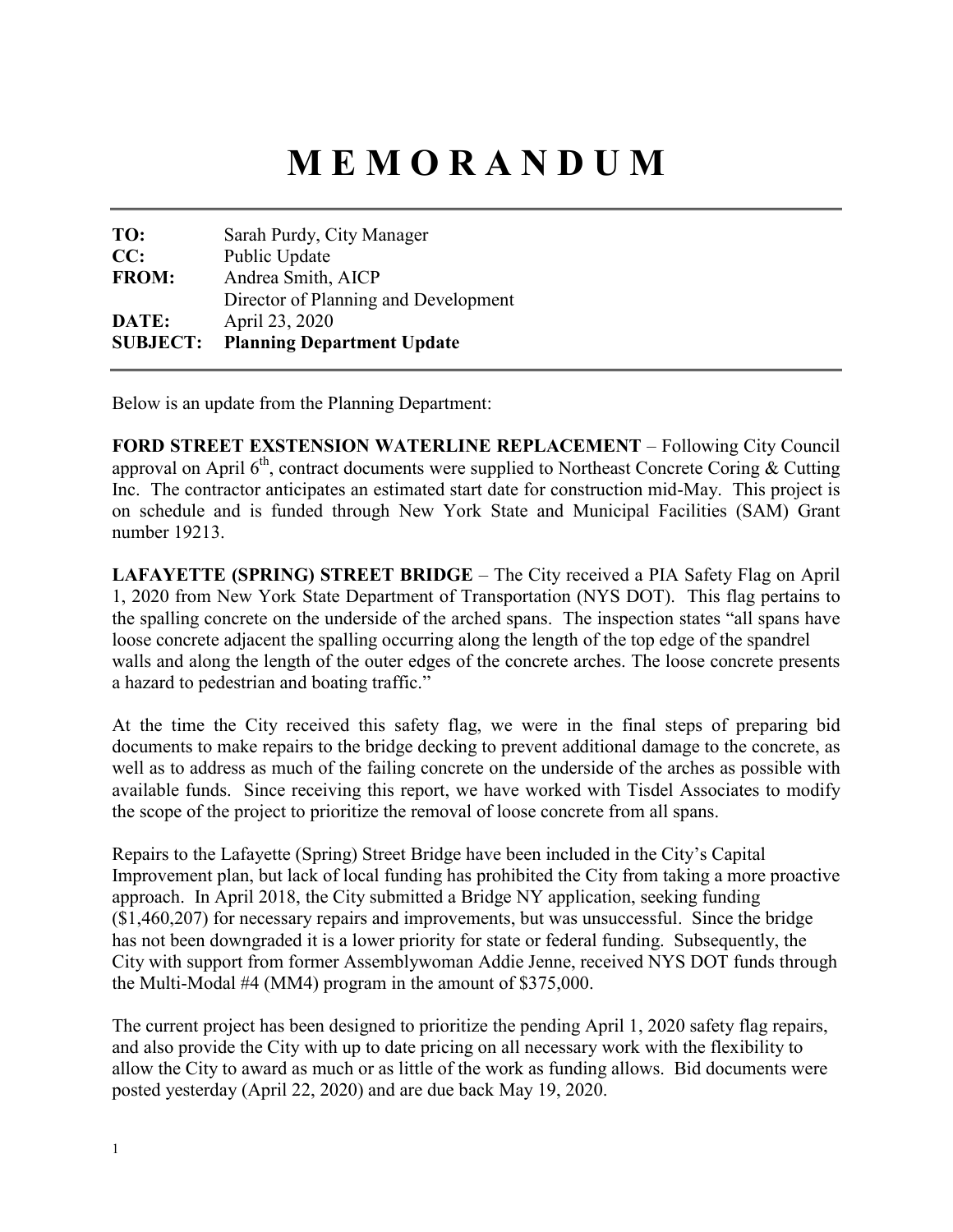**UPCOMING BOARD MEETINGS** – In accordance with Executive Order 202.15 the Ogdensburg Planning and Zoning Board meetings for the month of May will be held remotely.

**EO 202.15**: "Any local official, state official or local government or school, which, by virtue of any law has a public hearing scheduled or otherwise required to take place in April or May of 2020 shall be postponed, until June 1, 2020, without prejudice, however such hearing may continue if the convening public body or official is able to hold the public hearing remotely, through use of telephone conference, video conference, and/or other similar service."

The Ogdensburg Planning Board will hold its regular May meeting on Tuesday, May 5, 2020 at 5:30 PM. This meeting will be held remotely using Go to Webinar, Webinar ID: 390-256-195.

The Planning Board will accept public comment pertaining to the establishment of Lead Agency and Classification of SEQRA action for both the Fort and City's REDI projects. SEQRA documents for both are available online via "Agendas, Minutes, & Audits" tab on [https://ogdensburg.org/.](https://ogdensburg.org/) Simply navigate to "Planning Board Agenda" and select "May 5, 2020". The public can also submit written comments via US mail to: Planning Department 330 Ford Street, Room 11 Ogdensburg NY 13669 or via email to [asmith@ogdensburg.org.](mailto:asmith@ogdensburg.org) **Written comments must be received by 4 PM on Monday, May 4, 2020.**

The Ogdensburg Zoning Board of Appeals will hold its May meeting on Tuesday, May 12, 2020 at 4:30 PM. This meeting will be held remotely using Go to Webinar, Webinar ID: 263-963- 443.

The Zoning Board will accept public comment pertaining to agenda items. The agenda will be available online via "Agendas, Minutes, & Audits" tab on [https://ogdensburg.org/.](https://ogdensburg.org/) Simply navigate to "Zoning Board Agenda" and select "May 12, 2020". The public can also submit written comments via US mail to: Planning Department 330 Ford Street, Room 11 Ogdensburg NY 13669 or via email to [asmith@ogdensburg.org.](mailto:asmith@ogdensburg.org) **Written comments must be received by 4 PM on Monday, May 11, 2020.**

**OGDENSBURG LAND BANK CORPORATION** – On behalf of the Ogdensburg Land Bank Corporation I am pleased to update you on their accomplishments funded by Enterprise Community Partners through the Land Bank Community Revitalization Initiative grant.

The Ogdensburg Land Bank (LB) presently owns 13 properties within the community, all of which were acquired from the City's surplus property inventory. The LB is working with City staff to further the recommendations of the FRB to develop a procedure for acquiring future properties in this manner. Of these 13 properties, 11 demolitions have been completed, and the remaining two properties targeted for single-family rehabilitation. The Land Bank is partnering with North Country Housing Council to provide construction oversight of rehabilitation projects, although actual construction is presently on hold due to restrictions in connection with COVID-19. On November 25, 2019 a detailed update on these accomplishments was presented to City Council.